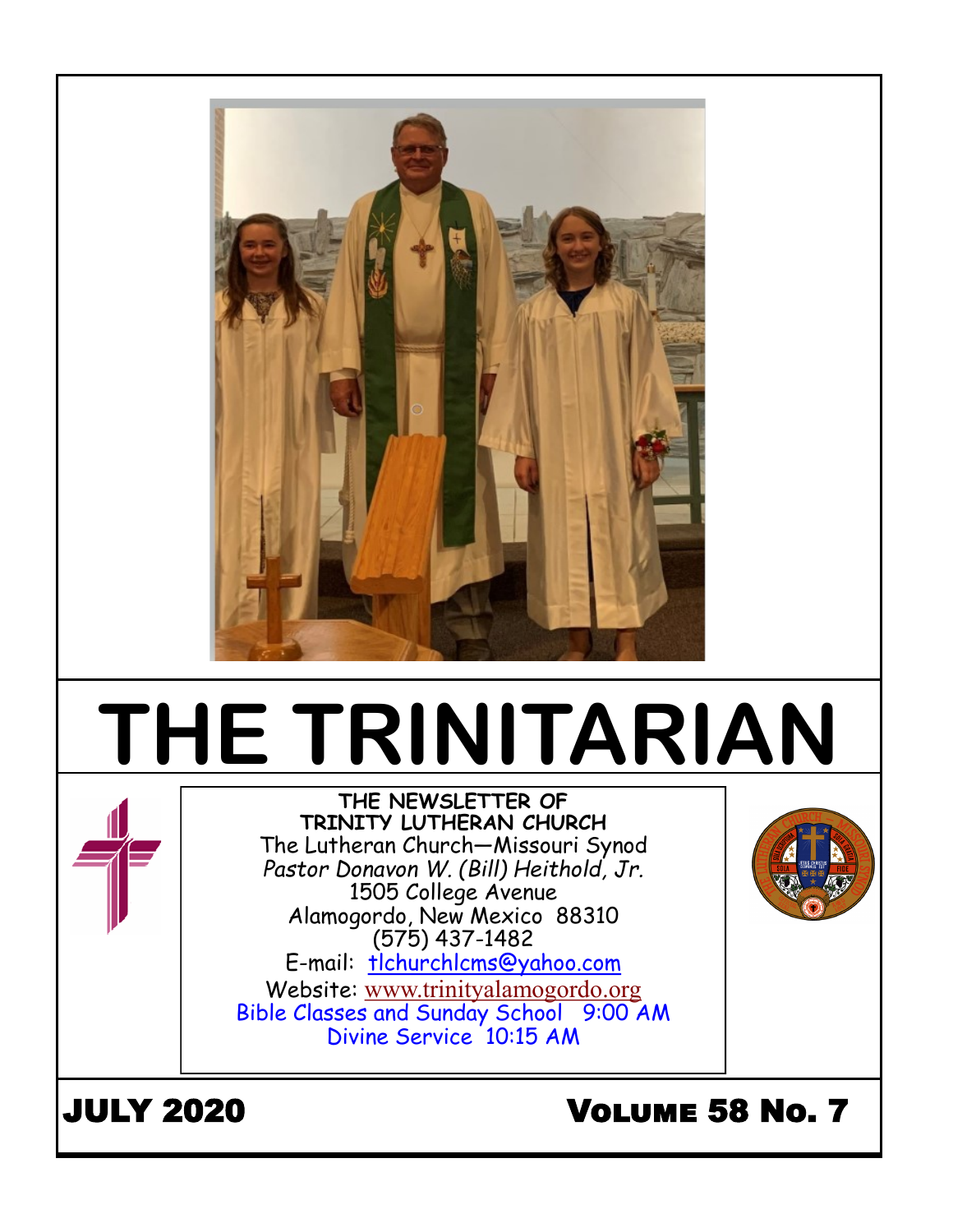## FROM THE PASTOR

#### POST-TRUTH

#### **ADJECTIVE**

relating to or denoting circumstances in which objective facts are less influential in shaping public opinion than appeals to emotion and personal belief. "in this era of post-truth politics, it's easy to cherry-pick data and come to whatever conclusion you desire" - "some commentators have observed that we are living in a post-truth age"

- Post-truth was the word of the year for the Oxford Dictionary in 2016. As you can tell from the definition, Post-Truth isn't the same thing as THE TRUTH. With all that is going on in our nation, we, logically would think that if the different parties would sit down together and discuss what is happening, we would eventually get to THE Truth.
- With Post-Truth seeming to rule over The Truth these days, it may not be that easy. If a person is going on emotion and personal belief (You have your truth, I have my truth) getting to THE TRUTH may take more time and work to get a person past their emotions and personal belief.

If we were to look for THE TRUTH as Christians, were would we go?

John 17:17 Sanctify them in the **truth**; your **word** is **truth**. is how Jesus defined it. Jesus when teaching the scribes and Pharisees said this about truth. John 8:31-33 So Jesus said to the Jews who had believed Him, "If you abide in My word, you are truly My disciples, 32 and you will **know**  the **truth**, and the **truth** will set you free." 33 They answered Him, "We are offspring of Abraham and have never been enslaved to anyone. How is it that You say, 'You will become free'?"

Those today want to live in a Post-Truth world. In seeing Truth as what they feel and don't base it on fixed point. We all have been at a stop light and have had the vehicle next to us start moving and we have put on the brakes harder, thinking it might be us moving. Being fixed on something moving like feelings that change from one day to the next is like that.

We have a fixed point and that is the Word of God. It is truth in black and white. We look to it for THE TRUTH. In it we find the truth for life and how to live it and not live it. Because of sin, we, and everyone else are like Adam and Eve who saw their truth as better than what God provided and they fell into sin. Sin is what is wrong.

As we talk with those who are living their lives in a Post-Truth world, facts and logic have to be put in such a way that over time, the weight of them will finally tip the scales. All of us need to be in prayer for those we meet so that we can put into words and actions that we do care and yet in caring, we trust that the Holy Spirit will give us the words to say so they can understand THE TRUTH.

Pastor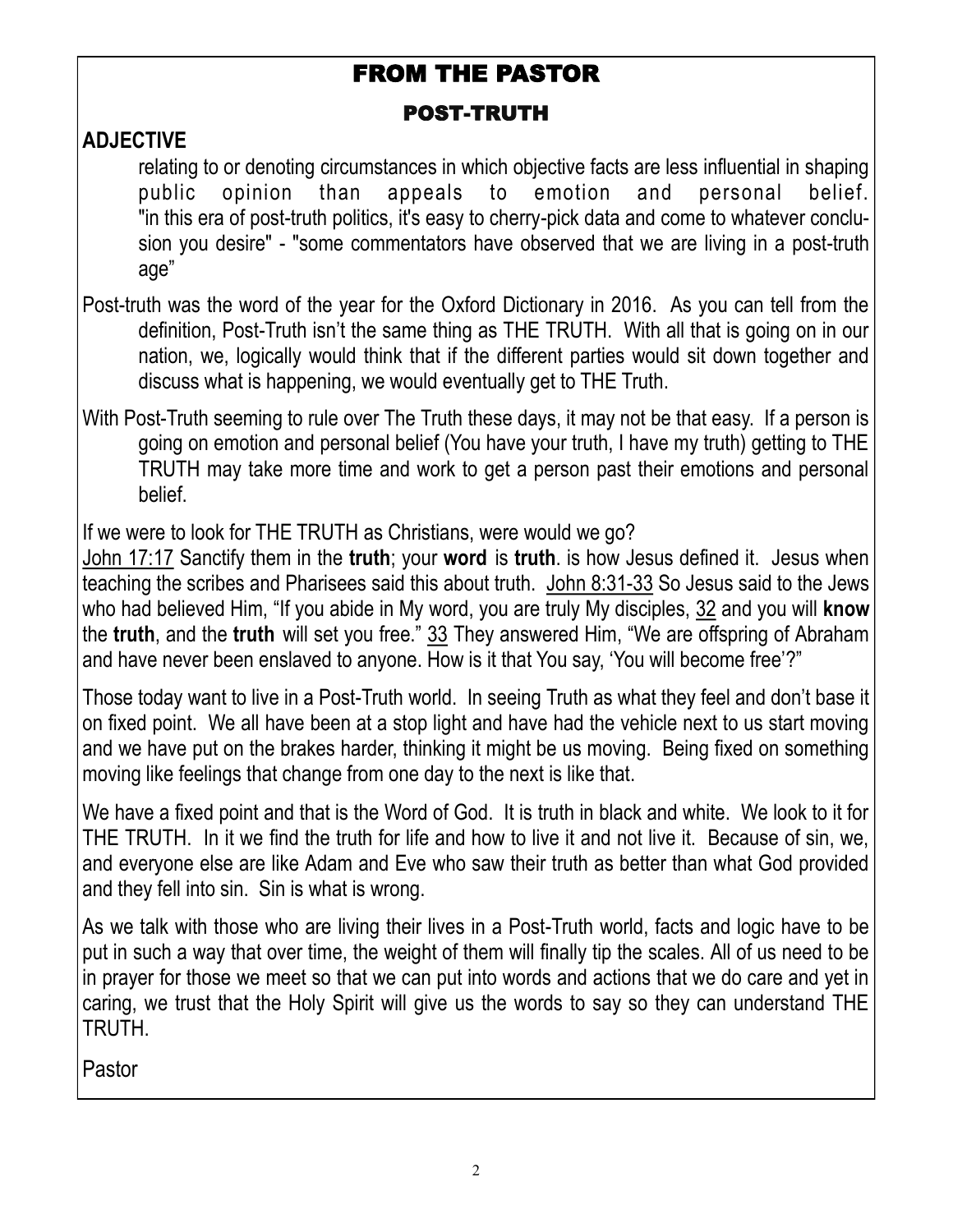### ELDER MESSAGE **INDEPENDENCE DAY**

What's Independence Day mean to you? According to the Hot Dog and Sausage Council (yeah right, aren't there enough advisory boards, councils and assorted other industry promoting entities , but one for hot dogs and sausages come on), Americans consume 150million hot dogs on July 4th alone. An estimated 375 million hamburgers are also consumed on July 4<sup>th</sup>.

BUT, the most consumed food is Corn on the Cob, no figures on this, I couldn't stomach another fact finding Google quest on food. I let my own gluttony of roasting ears be my guide. Let's just say a minimum of a half dozen slathered with real butter, sea salt(healthy, eh), lemon pepper and whatever else is in the spice rack/cupboard.( A note on the butter, REAL butter from Real cows, not that yellow stuff in the plastic tub that has three lines of multisyllable chemical names, that's about two molecules from being plastic itself). That's in addition to the hot dogs (lips lungs and gums from porky pig, yum!!!!). ENOUGH OF THE PRE-BREAKFAST BABBLE ABOUT JUNK FOOD.

Independence Day traditionally was the celebration of our country's independence from Mother England and its authoritarian rule over the colonies. It seems as if it has become a conglomeration of 4 th of July sales events for autos, riding lawn mowers, BBQ grills, summer clothing and just about anything and everything under the sun. A day of fun and relaxation capped off by OOOOHs and AAAAWs at the pretty pyrotechnics accompanied by martial music by the Boston Pops Orchestra.

Due to COVID19, it is readily apparent that we as a nation have returned to authoritarian rule in the name of public health/safety or just plain fear of the unknown. The restrictions on all things deemed non -essential has placed us back under the thumbs of

our elected omniscient leaders.

The most distressing of these restrictions was the WORSHIP OF THE LORD AS A CONGREGATION WAS DEEMED NON-ESSENTIAL.

Thanks to Pastor and numerous members of the congregation our worship services were available on line during this time of utmost need. While this filled the void very well, gathering again as a congregation to worship and receive Holy Communion together is truly wonderful.

Independence Day is a great celebration of our Nation. But it doesn't come close to the true INDE-PENDENCE DAY, THE RETURN OF OUR LORD JESUS CHRIST IN JUDGEMENT. HIS DEATH ON THE CROSS FOR OUR SINS HAS GRANTED US OUR INDEPENDENCE FROM ETERNAL DEATH IF WE ONLY REPENT AND BELIEVE IN HIM.

JAMES R. WILKES, ELDER

#### \*\*\* BOARD OF DIRECTORS

Jim Wilkes, Head Elder, reported that Lee Wood will continue as organist when it is safe for her to do so. Plans for her to get together with Sarah about playing piano and training on the organ are on hold until Lee returns. Garrett will continue as guest organist. Jim will contact Sarah Eikjer about playing piano for church services and possibly training on the organ with Garrett Anderson. Our COVID 19 restrictions as outlined in the June Trinitarian were discussed and deemed sufficient for the time being. Gerald Moore suggested our members could access the Order of Service on their personal IPAD or tablet/phone. This could take place of the printed Order of Service and save paper. It is recognized that not all members have a device to do this. The recording and posting of our service on our website has received good reviews from the congregation and several other non-members. The elders asked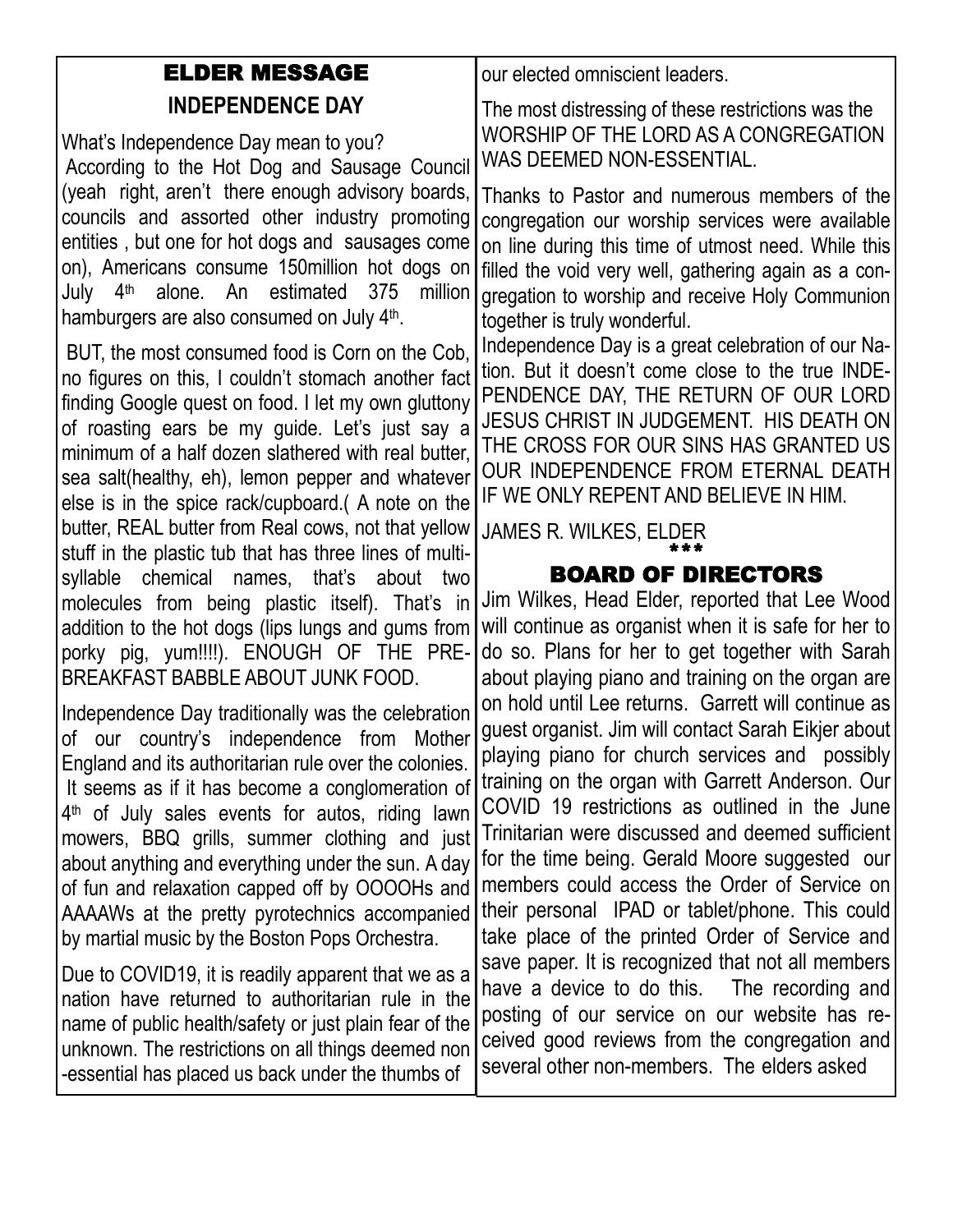| they be notified any time you have a need for care,<br>i. e. hospitalized, need transportation, etc.                                                                                                                                                                                                                                                                                                                                                                                                                                                                                                                                                                                                                                                                                                                                                                                                                                                                                                                                                                                                                                                      | flower bed in front of church needs attention. Any<br>volunteers?                                                                                                                                                                                                                                                                                                                                                                                                                                                                                                                                                                                              |  |  |  |  |
|-----------------------------------------------------------------------------------------------------------------------------------------------------------------------------------------------------------------------------------------------------------------------------------------------------------------------------------------------------------------------------------------------------------------------------------------------------------------------------------------------------------------------------------------------------------------------------------------------------------------------------------------------------------------------------------------------------------------------------------------------------------------------------------------------------------------------------------------------------------------------------------------------------------------------------------------------------------------------------------------------------------------------------------------------------------------------------------------------------------------------------------------------------------|----------------------------------------------------------------------------------------------------------------------------------------------------------------------------------------------------------------------------------------------------------------------------------------------------------------------------------------------------------------------------------------------------------------------------------------------------------------------------------------------------------------------------------------------------------------------------------------------------------------------------------------------------------------|--|--|--|--|
| Vicki Leonard, Financial Secretary, reported total<br>income for May was \$25,736.83 of which<br>\$24,813.83 went to the general fund and \$923.00<br>went to special funds.                                                                                                                                                                                                                                                                                                                                                                                                                                                                                                                                                                                                                                                                                                                                                                                                                                                                                                                                                                              | Sandy Klose, Stewardship chair, thanked several<br>individuals and groups for their service during these<br>hard times. (See her report elsewhere in this is-<br>sue.)                                                                                                                                                                                                                                                                                                                                                                                                                                                                                         |  |  |  |  |
| Cheryl Sandenaw, Treasurer,<br>reported<br>the l<br>following: General Fund income for May 2020 was<br>\$24,813.83 Envelopes + Loose Plate); expenses<br>were (\$13,899.50) giving net gain of \$10,914.33.<br>Thanks everyone for you giving hearts. Our year-to<br>-date financial status: General Fund Income:<br>\$89,687.18 (envelopes and loose<br>plate);<br>Expenses: (\$86,848.27) income<br>exceeded<br>expenses by \$2,838.91. It is nice to see a positive                                                                                                                                                                                                                                                                                                                                                                                                                                                                                                                                                                                                                                                                                    | <b>New Business:</b><br>1. A suggestion has been made that we investi-<br>gate installing UVC-1 lighting in our HVAC duct<br>system to purify the air within the church. Allen<br>Burmeister and Bob Klose will research the<br>availability and cost.<br>2. Bob Klose reported the balance of the LCEF<br>loan for the HVAC system is \$6,999.74. It ma-<br>tures February 3, 2022.                                                                                                                                                                                                                                                                           |  |  |  |  |
| number here.                                                                                                                                                                                                                                                                                                                                                                                                                                                                                                                                                                                                                                                                                                                                                                                                                                                                                                                                                                                                                                                                                                                                              | Bob Klose, President<br>***                                                                                                                                                                                                                                                                                                                                                                                                                                                                                                                                                                                                                                    |  |  |  |  |
| Lisa Collins, Evangelism Chair, reported that she<br>has received several positive comments about the<br>video services.<br>Cindi Anderson, Education Chair, reported: The<br>Summer Youth Program is going well. There have<br>been around 10 kids attending the older youth<br>sessions twice a week. They are doing bible<br>studies and fun activities. They also sent 18 cards<br>to the shut-ins and will be cleaning the church on<br>Friday. The younger kids have met for the last two<br>weeks doing bible study and other fun activities.<br>There were 7 younger kids in attendance last<br>week. Higher Things is offering a virtual conference<br>this year due to COVID-19. The youth group plans<br>to register and watch the conference together at<br>the church. The dates are Aug 6 and 7.<br>$\pmb{\phi}$<br>♦<br>Allen Burmeister, Trustee Chair reported: A loose<br>shingle near entrance has been repaired; An extra<br>roof vent for the kitchen has been removed and<br>the area shingled; the outside cross light has been<br>fixed so it comes on only when dark and the<br>communion railing metal has been painted and the | <b>STEWARDSHIP</b><br>"We give thanks to God always for all of you, con-<br>stantly mentioning you in our prayers, remembering<br>before our God and Father your work of faith and<br>labor of love and steadfastness of hope in our Lord<br>Jesus Christ." 1Thessalonians 1:2&3.<br>Stewardship is all about how we utilize our time,<br>treasures, and talents in service to our God. Dur-<br>ing this difficult time, I feel the need to give thanks<br>to God for all the blessings we share here at Trinity<br>Lutheran Church. So here are some of the bless-<br>ings I am thankful for.<br>God Almighty, Jesus Christ His Son, and the<br>$\ddot{\phi}$ |  |  |  |  |
|                                                                                                                                                                                                                                                                                                                                                                                                                                                                                                                                                                                                                                                                                                                                                                                                                                                                                                                                                                                                                                                                                                                                                           | Holy Spirit dwelling within us.<br>Our Pastor, the Shepherd of our flock.<br>Our Board of Directors. They take their time to                                                                                                                                                                                                                                                                                                                                                                                                                                                                                                                                   |  |  |  |  |
|                                                                                                                                                                                                                                                                                                                                                                                                                                                                                                                                                                                                                                                                                                                                                                                                                                                                                                                                                                                                                                                                                                                                                           | conduct the business matters of the Church.<br>Also thank you Bobby Anderson for agreeing to<br>take on the job of Board Secretary.<br>Our Board of Elders. They serve us during eve-<br>$\hat{\mathsf{P}}$<br>ry worship service and adjust the service to<br>meet the latest restrictions of the government.                                                                                                                                                                                                                                                                                                                                                 |  |  |  |  |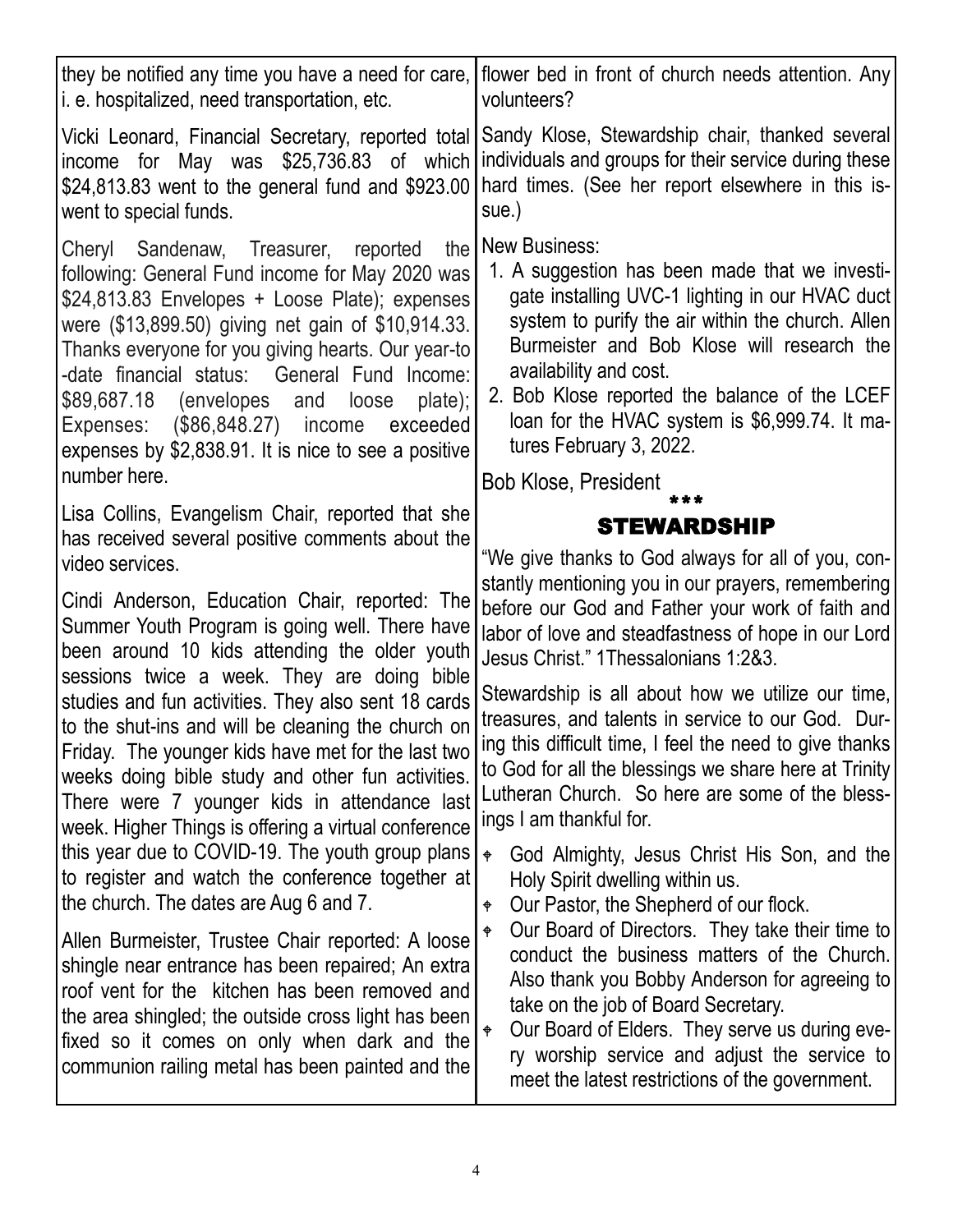| Jan Thede for her extra effort and work to send<br>$\bullet$<br>out the bulletins by e-mail and keeping the<br>church somewhat occupied during the stay at<br>home weeks.<br>Garrett Anderson for playing the organ and to<br>$\blacklozenge$<br>the Anderson family for working with Pastor to<br>get our services live streamed on the website<br>so we could still have a familiar service to<br>follow during the most trying times. All<br>the<br>members of Trinity for your prayers and |                                                               |                                                                | Bates also realized that patriotism was an im-<br>portant part of America. She was grateful for he-<br>roes "who more than self their country loved and<br>mercy more than life." She wanted all Americans to<br>realize how God had shed His grace on them and<br>had crowned what was good "with brotherhood<br>from sea to shining sea."<br>Bates embodied the spirit of thankfulness to God<br>for all she had experienced and been given. |                      |                  |                              |  |  |
|------------------------------------------------------------------------------------------------------------------------------------------------------------------------------------------------------------------------------------------------------------------------------------------------------------------------------------------------------------------------------------------------------------------------------------------------------------------------------------------------|---------------------------------------------------------------|----------------------------------------------------------------|------------------------------------------------------------------------------------------------------------------------------------------------------------------------------------------------------------------------------------------------------------------------------------------------------------------------------------------------------------------------------------------------------------------------------------------------|----------------------|------------------|------------------------------|--|--|
|                                                                                                                                                                                                                                                                                                                                                                                                                                                                                                | contributions to keep the bills paid and the<br>church alive. | <b>SUMMER YOUTH PROGRAM</b><br><b>JR. YOUTH GROUP SCHEDULE</b> |                                                                                                                                                                                                                                                                                                                                                                                                                                                |                      |                  |                              |  |  |
| $\blacklozenge$                                                                                                                                                                                                                                                                                                                                                                                                                                                                                | Our church building. It is beautiful and well                 |                                                                |                                                                                                                                                                                                                                                                                                                                                                                                                                                |                      |                  |                              |  |  |
|                                                                                                                                                                                                                                                                                                                                                                                                                                                                                                | maintained, thanks to a group of men who                      |                                                                | Day                                                                                                                                                                                                                                                                                                                                                                                                                                            | <b>Date</b>          |                  | <b>Event</b>                 |  |  |
|                                                                                                                                                                                                                                                                                                                                                                                                                                                                                                | come together every Tuesday morning to make                   |                                                                | W                                                                                                                                                                                                                                                                                                                                                                                                                                              | July 1st             |                  | Jr. Art Day                  |  |  |
|                                                                                                                                                                                                                                                                                                                                                                                                                                                                                                | any needed repairs.                                           |                                                                | W                                                                                                                                                                                                                                                                                                                                                                                                                                              | July 8 <sup>th</sup> |                  | Jr. Cowboy Day               |  |  |
| $\bullet$                                                                                                                                                                                                                                                                                                                                                                                                                                                                                      | Abby Anderson and Emily Johnson. Our                          |                                                                | W                                                                                                                                                                                                                                                                                                                                                                                                                                              | July 15th            |                  | Jr. Easter in July           |  |  |
|                                                                                                                                                                                                                                                                                                                                                                                                                                                                                                | newest confirmands. They are the stronghold                   |                                                                | W                                                                                                                                                                                                                                                                                                                                                                                                                                              | July 22nd            |                  | Jr. I Can't Believe it's     |  |  |
|                                                                                                                                                                                                                                                                                                                                                                                                                                                                                                | of our youth group.                                           |                                                                | W                                                                                                                                                                                                                                                                                                                                                                                                                                              |                      |                  | not VBS Day                  |  |  |
| There are many more people and things our<br>church is thankful for. Please take time to add<br>your blessings and give thanks to the Lord.                                                                                                                                                                                                                                                                                                                                                    |                                                               |                                                                | July 29th<br>Jr. Water Day<br><b>SR. YOUTH GROUP SCHEDULE</b>                                                                                                                                                                                                                                                                                                                                                                                  |                      |                  |                              |  |  |
| I pray God's continued blessings on each and                                                                                                                                                                                                                                                                                                                                                                                                                                                   |                                                               |                                                                | Day                                                                                                                                                                                                                                                                                                                                                                                                                                            | <b>Date</b>          | <b>Event</b>     |                              |  |  |
|                                                                                                                                                                                                                                                                                                                                                                                                                                                                                                | every one of you.                                             |                                                                | М                                                                                                                                                                                                                                                                                                                                                                                                                                              | July 6 <sup>th</sup> | Spooky Day       |                              |  |  |
|                                                                                                                                                                                                                                                                                                                                                                                                                                                                                                |                                                               |                                                                | ΤH                                                                                                                                                                                                                                                                                                                                                                                                                                             | July 9th             |                  | <b>All-Business Day</b>      |  |  |
| Sandy Klose,<br>Stewardship Chairperson                                                                                                                                                                                                                                                                                                                                                                                                                                                        |                                                               |                                                                | F                                                                                                                                                                                                                                                                                                                                                                                                                                              | July 10th            |                  | Town Cleanup Competition*    |  |  |
|                                                                                                                                                                                                                                                                                                                                                                                                                                                                                                | ***                                                           |                                                                | M                                                                                                                                                                                                                                                                                                                                                                                                                                              | July 13th            |                  | Cowboy Day                   |  |  |
|                                                                                                                                                                                                                                                                                                                                                                                                                                                                                                | "AMERICA THE BEAUTIFUL"                                       |                                                                | ΤH                                                                                                                                                                                                                                                                                                                                                                                                                                             | July 16th            | Easter in July   |                              |  |  |
|                                                                                                                                                                                                                                                                                                                                                                                                                                                                                                | Katherine Lee Bates (1859-1929) wrote, edited                 |                                                                | M                                                                                                                                                                                                                                                                                                                                                                                                                                              | July 20th            |                  | I Can't Believe it's Not VBS |  |  |
|                                                                                                                                                                                                                                                                                                                                                                                                                                                                                                | and taught English in her native Massachusetts.               |                                                                | ΤH                                                                                                                                                                                                                                                                                                                                                                                                                                             | July 23rd            | Day<br>Spy Day   |                              |  |  |
|                                                                                                                                                                                                                                                                                                                                                                                                                                                                                                | Occasionally she wrote hymns, too.                            |                                                                | F                                                                                                                                                                                                                                                                                                                                                                                                                                              | July 24th            |                  | Service Project Day*         |  |  |
|                                                                                                                                                                                                                                                                                                                                                                                                                                                                                                | On a trip to Colorado, Bates was greatly                      |                                                                | M                                                                                                                                                                                                                                                                                                                                                                                                                                              | July 27th            | <b>Rock Day</b>  |                              |  |  |
|                                                                                                                                                                                                                                                                                                                                                                                                                                                                                                | impressed by amber waves of grain, fruited plains             |                                                                | TH                                                                                                                                                                                                                                                                                                                                                                                                                                             | July 30th            | <b>Water Day</b> |                              |  |  |
| and purple mountain majesties. She believed that                                                                                                                                                                                                                                                                                                                                                                                                                                               |                                                               |                                                                |                                                                                                                                                                                                                                                                                                                                                                                                                                                |                      |                  |                              |  |  |
| God had definitely shed His grace all across this<br>land. A visit to the summit of Pikes Peak inspired<br>Bates to write her most famous poem-hymn                                                                                                                                                                                                                                                                                                                                            |                                                               |                                                                | <b>Service Projects</b><br>$\spadesuit$                                                                                                                                                                                                                                                                                                                                                                                                        |                      |                  |                              |  |  |
|                                                                                                                                                                                                                                                                                                                                                                                                                                                                                                |                                                               |                                                                | $\ddot{\phi}$<br>The July 4th Family Picnic has been can-                                                                                                                                                                                                                                                                                                                                                                                      |                      |                  |                              |  |  |
| "America the Beautiful"                                                                                                                                                                                                                                                                                                                                                                                                                                                                        |                                                               |                                                                | celled this year due to the COVID-19 virus.                                                                                                                                                                                                                                                                                                                                                                                                    |                      |                  |                              |  |  |
|                                                                                                                                                                                                                                                                                                                                                                                                                                                                                                |                                                               | Garrett Anderson, Summer intern (921-2390)                     |                                                                                                                                                                                                                                                                                                                                                                                                                                                |                      |                  |                              |  |  |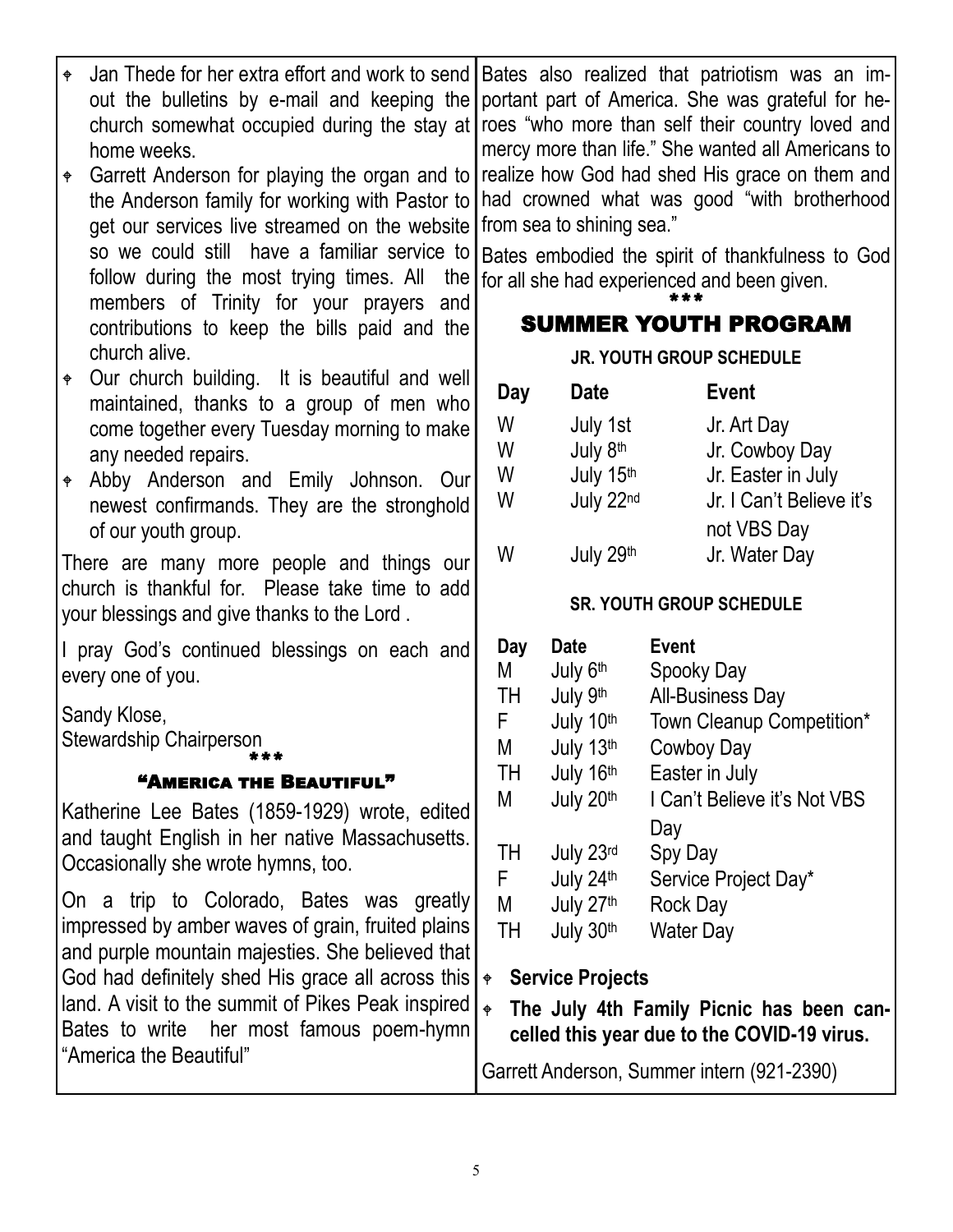| LWML                                                                                                  | <b>National Mission Grants 2019-2021</b><br>National Mission #14 - Hope and Healing Hub of                  |
|-------------------------------------------------------------------------------------------------------|-------------------------------------------------------------------------------------------------------------|
| Here is a new Prayer PaTTern (at least to me)                                                         | Downtown Lincoln University Lutheran Chapel, Lin-                                                           |
| that I thought might be a new daily guide:                                                            | coln, Nebraska \$50,000-God has used the minis-                                                             |
| 1. YOUR THUMB is nearest you. So begin                                                                | tries of the University Lutheran Chapel (ULC) to                                                            |
| your prayers by praying for those closest to                                                          | reach students with the Good News of Jesus                                                                  |
| you. They are the easiest to remember. To                                                             | Christ. The connection between ULC, international                                                           |
| pray for our loved ones is, as C.S. Lewis                                                             | students, and young adults in the downtown com-                                                             |
| once said, a 'sweet duty.'                                                                            | munity is an important one which will provide those                                                         |
| 2. The NEXT FINGER is the pointing finger.                                                            | in need with Christian counseling services in a                                                             |
| Pray for those who teach, instruct and heal.                                                          | comfortable, easily accessible space. Research                                                              |
| includes teachers, doctors, and<br>This l                                                             | shows young adults are especially susceptible to                                                            |
| ministers. They need support and wisdom in                                                            | depression leading to suicide making it the second                                                          |
| pointing other in the right direction. Keep                                                           | most common cause of death among college stu-                                                               |
| them in your prayers.                                                                                 | dents. ULC sits on the very edge of the University<br>of Nebraska campus in the heart of Lincoln. It is the |
| 3. The NEXT FINGER is the tallest finger. It                                                          | hope of The Lutheran Church-Missouri Synod Ne-                                                              |
| reminds us of our leaders. Pray for the                                                               | braska District to use this building and its location                                                       |
| president, leaders in business and industry,                                                          | as a hub of hope and healing for the students and                                                           |
| and administrators. These people shape our                                                            | young adults in the downtown community. It is our                                                           |
| nation and guide public opinion. They need                                                            | prayer that the students and community members                                                              |
| God's guidance.                                                                                       | who use this Hope and Healing Hub might be                                                                  |
| 4. The FOURTH FINGER is our ring finger.<br>Surprising to many is the fact that this is our           | drawn into a relationship with Jesus, leading to                                                            |
| weakest finger, as any piano teacher will                                                             | faithful participation in the Word and Sacrament                                                            |
| testify. It should remind us to pray for those                                                        | ministry offered there. This grant will make the                                                            |
| who are weak, in trouble or in pain. They                                                             | building more inviting while offering Christian coun-                                                       |
| need your prayers day and night.<br>You                                                               | seling services through GracePoint Institute for Re-                                                        |
| cannot pray too much for them.                                                                        | lational Health.                                                                                            |
| 5. And lastly come our LITTLE FINGER — the                                                            | <b>District Mission Grants 2020-2022</b>                                                                    |
| smallest finger of all which is where we                                                              | 1. Kingdom Kids' Camp at Lutheran Valley Re-                                                                |
| should place ourselves in relation to God                                                             | treat - Grant amount: \$5,000—A week of camp can                                                            |
| and others.                                                                                           | change the life of a child. Located in the Rocky<br>Mountains north of Florissant, CO, Lutheran Valley      |
|                                                                                                       | Retreat's mission is to share God's grace and glory                                                         |
| As the Bible says, 'The least shall be the greatest                                                   | in His creation. This grant would subsidize a week                                                          |
| among you.' Your pinkie should remind you to                                                          | of camp for 20 children in the foster care system.                                                          |
| pray for the other four groups, your own needs<br>will be put into proper perspective and you will be | Activities at camp include archery, hiking, Bible                                                           |
| able to pray for yourself more effectively.                                                           | studies, campfire devotions and fishing. The camp-                                                          |
|                                                                                                       | ers will also have the loving support of camp staff                                                         |
|                                                                                                       | who share Jesus' love with them.                                                                            |